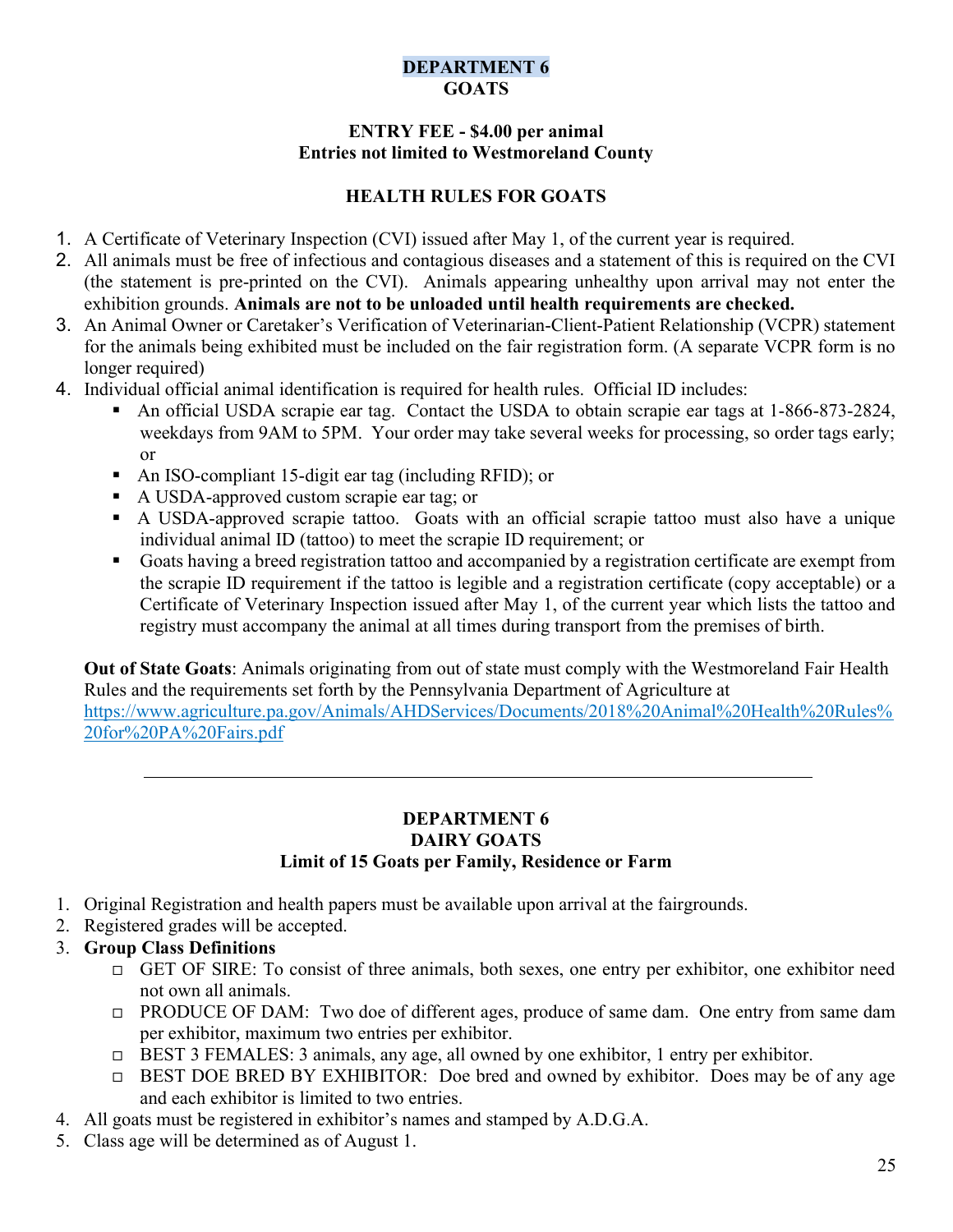- 6. Recorded grades must have current registration.
- 7. All animals must be dehorned. Scurs will be permitted.
- 8. All dairy goats must be registered and recognized with ADGA.
- 9. All livestock exhibitors are responsible for their own bedding.
- 10. Classifications and premiums are to apply to each of the following breeds:

| <b>SECTION</b> | <b>BREED</b>          |
|----------------|-----------------------|
|                | <b>Alpine</b>         |
| R              | LaManchia             |
| C              | <b>Nubian</b>         |
|                | <b>AOP</b>            |
| E              | <b>Toggenberg</b>     |
|                | <b>Recorded Grade</b> |

Example entry: Dept. 6, Section A, Class 1 – Dairy Goats, Alpine, Kid under 4 months

|                  |                                                                                       | 1 <sup>ST</sup> | 2 <sub>ND</sub> | 3 <sup>RD</sup> | 4TH | 5TH |  |  |
|------------------|---------------------------------------------------------------------------------------|-----------------|-----------------|-----------------|-----|-----|--|--|
| <b>CLASS</b>     | <b>DESCRIPTIONS</b>                                                                   | \$11            | \$9             | \$8             | \$7 | \$5 |  |  |
| 1.               | Kid under 4 months                                                                    |                 |                 |                 |     |     |  |  |
| 2.               | Kid 4 months old and under 8 months                                                   |                 |                 |                 |     |     |  |  |
| 3.               | Jr. Yearling 8 months under 16 months                                                 |                 |                 |                 |     |     |  |  |
| $\overline{4}$ . | Doe 16 months under 24 months, not in milk                                            |                 |                 |                 |     |     |  |  |
|                  | Junior Champion<br>Rosette                                                            |                 |                 |                 |     |     |  |  |
|                  | Reserve Junior Champion                                                               | Rosette         |                 |                 |     |     |  |  |
| 7.               | Doe under 2 in milk                                                                   |                 |                 |                 |     |     |  |  |
| 8.               | Doe 2 years old and under 3 in milk                                                   |                 |                 |                 |     |     |  |  |
| 9.               | Doe 3 years and under 5 in milk                                                       |                 |                 |                 |     |     |  |  |
| 10.              | Doe 5 years old and over in milk                                                      |                 |                 |                 |     |     |  |  |
|                  | Senior Champion                                                                       | Rosette         |                 |                 |     |     |  |  |
|                  | Reserve Senior Champion                                                               | Rosette         |                 |                 |     |     |  |  |
|                  | Champion                                                                              | Rosette         |                 |                 |     |     |  |  |
|                  | <b>Reserve Champion</b>                                                               | Rosette         |                 |                 |     |     |  |  |
| 15.              | Best 3 Females, 3 animals, any age, all owned by one exhibitor, 1 entry per exhibitor |                 |                 |                 |     |     |  |  |
| 16.              | Dam and Daughter                                                                      |                 |                 |                 |     |     |  |  |
| 17.              | Produce of Dam                                                                        |                 |                 |                 |     |     |  |  |
| 18.              | Get of Sire                                                                           |                 |                 |                 |     |     |  |  |
| 19.              | Best doe bred by exhibitor                                                            |                 |                 |                 |     |     |  |  |
| 20.              | Best udder in breed                                                                   |                 |                 |                 |     |     |  |  |
|                  | <b>Supreme Champion</b> (to consist of champions of each breed)                       | <b>Rosette</b>  |                 |                 |     |     |  |  |